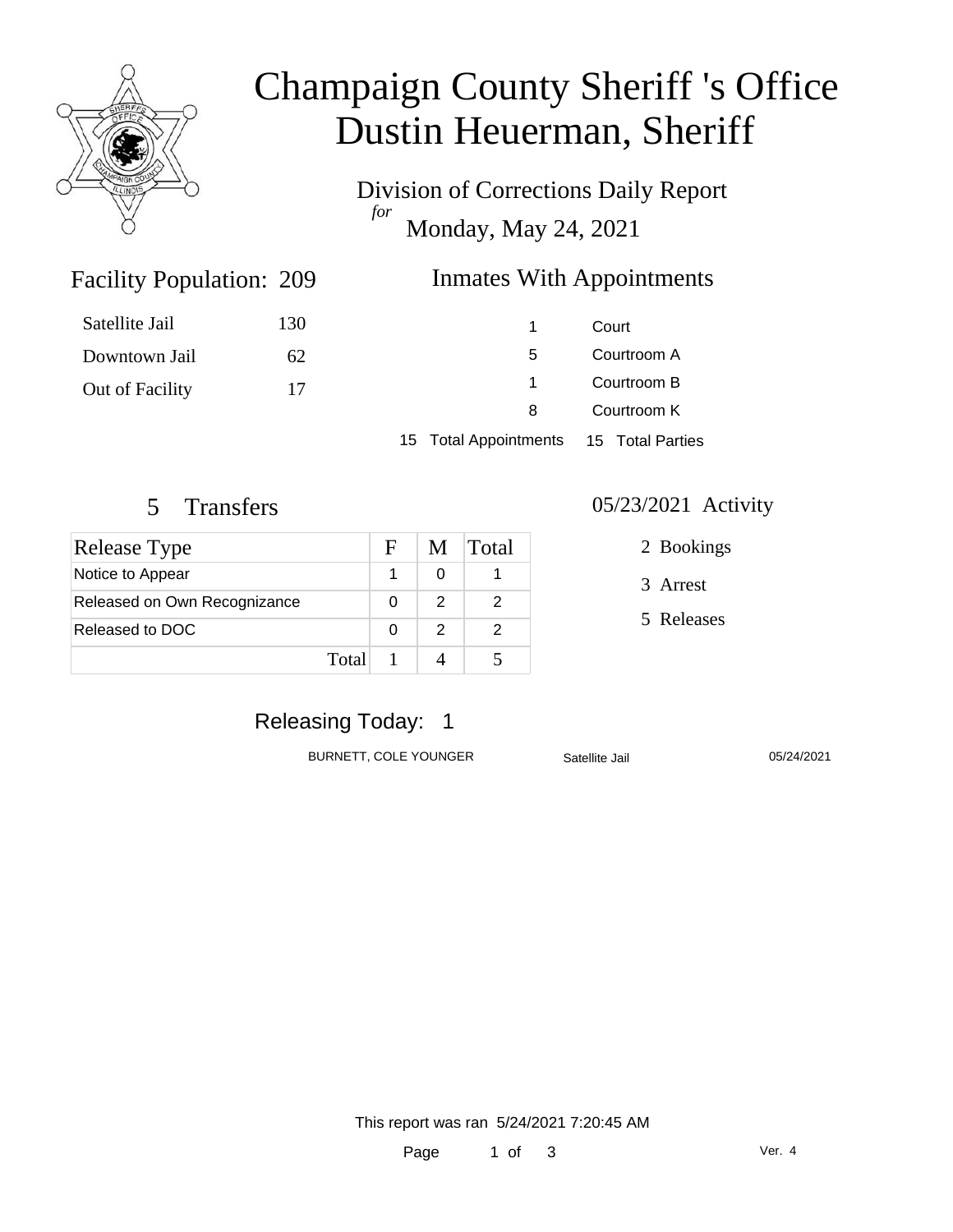

# Champaign County Sheriff 's Office Dustin Heuerman, Sheriff

Division of Corrections Daily Report *for* Monday, May 24, 2021

#### Custody Status Count

Electronic Home Dentention 16

Felony Arraignment 7

- Felony Pre-Sentence 6
- Felony Pre-Sentence DUI 1
	- Felony Pre-Trial 117
- Felony Sentenced CCSO 4
- Felony Sentenced IDOC 38
- Felony Sentenced Other 1
	- Hold Other 1
	- Hold Sentenced IDOC 1
- Misdemeanor Arraignment 1
	- Misdemeanor Other 1
	- Misdemeanor Pre-Trial 5
		- Petition to Revoke 4
		- Remanded to DHS 5
	- Traffic Sentenced CCSO 1
		- Total 209

This report was ran 5/24/2021 7:20:45 AM